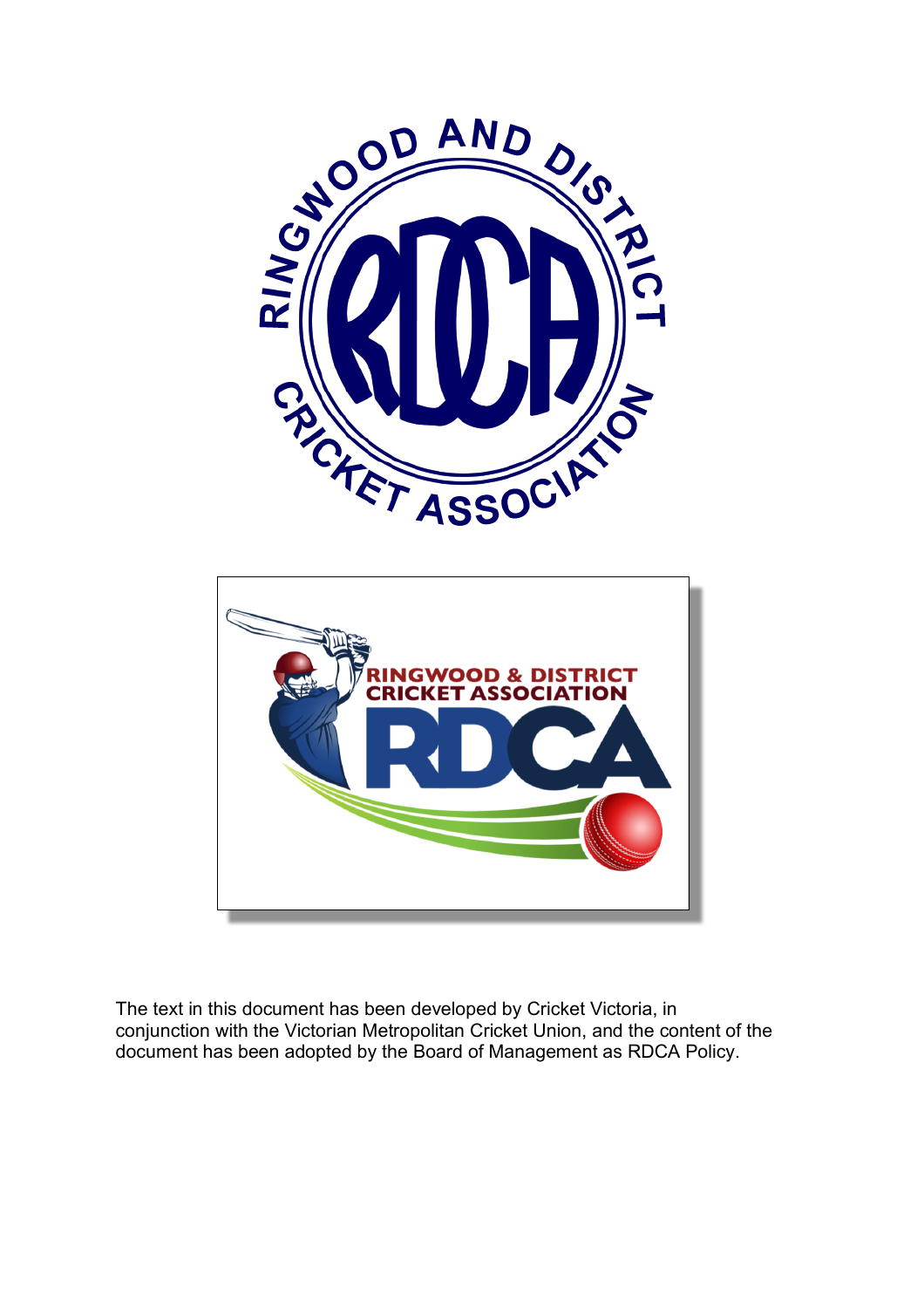

# Cricket Victoria

# Working With Children Check (WWCC) – Club & Association Guidelines

\_\_\_\_\_\_\_\_\_\_\_\_\_\_\_\_\_\_\_\_\_\_\_\_\_\_\_\_\_\_\_\_\_\_\_\_\_\_\_\_\_\_\_\_\_\_\_\_\_\_\_\_\_\_\_\_\_\_\_\_\_\_\_\_\_\_\_\_\_\_\_\_\_\_

| Version:                 | 3 O              |
|--------------------------|------------------|
| Date Last Reviewed:      | <b>July 2017</b> |
| <b>Review Frequency:</b> | Annually         |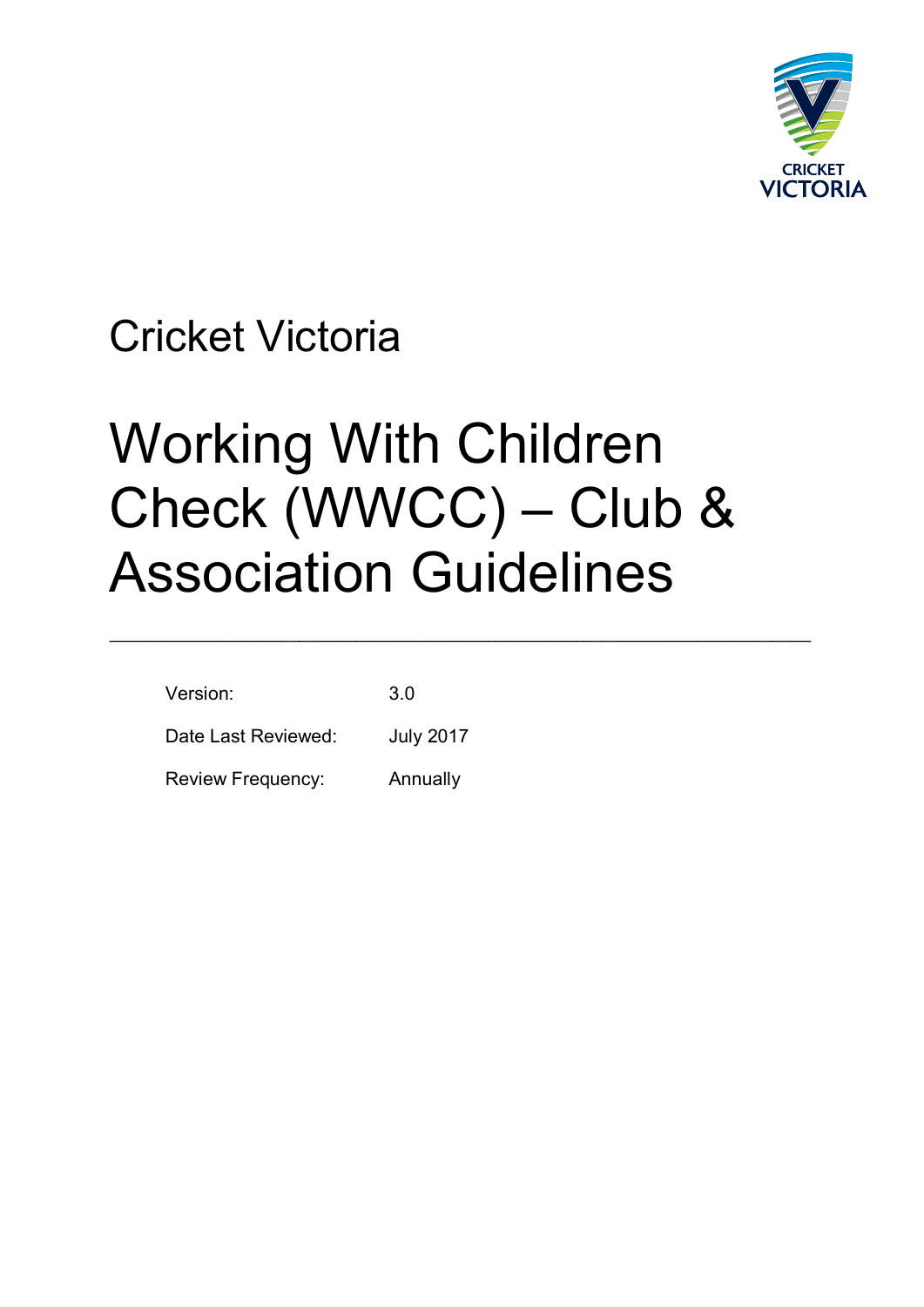

This document and the information contained herein is confidential and the exclusive property of Cricket Victoria.

#### **1. PURPOSE**

The Working With Children Check (Check) is a mandatory minimum background check of people who work or volunteer in child-related work. It applies to people who have **regular direct contact** with children. The Check 'helps to protect children aged under 18 years from physical and sexual harm by preventing those who pose a risk to their safety from working with them'. This policy outlines roles where people are required to apply for a Check before commencing child-related work.

#### **2. SCOPE**

This policy applies to all cricket clubs and associations from 1 July 2008. Penalties and restrictions will apply from 1 July 2009 if these procedures have not been followed.

A number of sports have developed sport-specific policies in relation to the Check. Cricket Victoria in conjunction with its affiliates has developed a minimum standard for Clubs and Associations to adopt to ensure the sport is doing everything possible to prevent child related offences.

Under the Act, a person involved in cricket is considered to be engaging in child related work and must apply for a Check if they:

- Work or volunteer in a role that brings them into contact with children under 18; and
- Volunteer or do this work on a regular basis; and
- Do not qualify for one of the exemptions in the legislation (subject to Cricket Victoria's policies).

Previously, those volunteers whose work was directly supervised were exempt from applying for a Working With Children Check. It is important to note that amendments to the Working With Children Act 2005 now state that even if a person's contact with children as part of their child-related work is supervised by another person, they will still need to apply for a Working With Children Check.

## **3. EXEMPTIONS**

Cricket Victoria endorses the following exemptions from the legislation and it will recognise that Clubs and Associations shall not require the following individuals to apply for a Check (subject to appropriate proof being sighted):

- Persons aged under 18:
- Sworn Members of Victoria Police;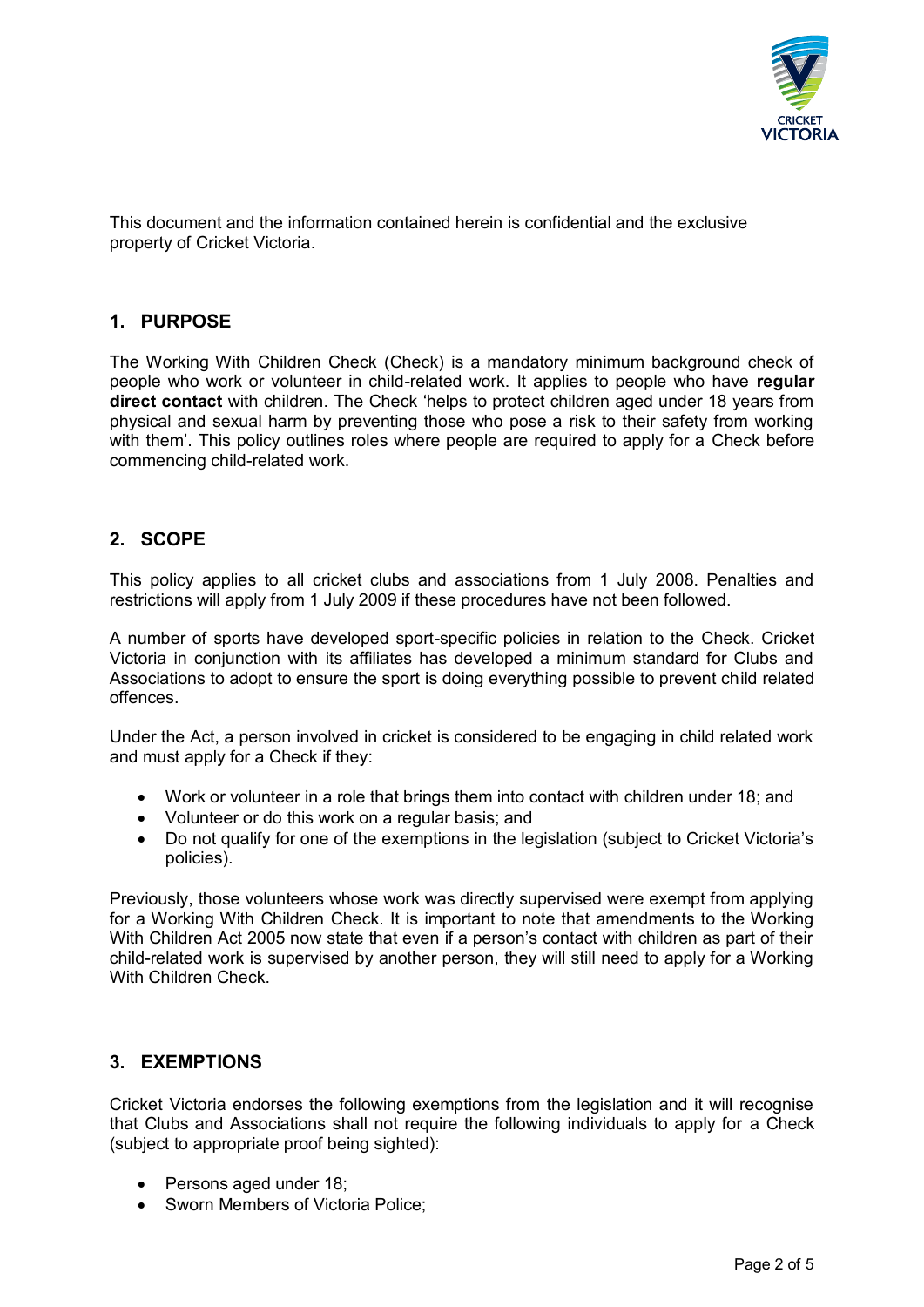

• Teachers registered with the Victorian Institute of Teaching (still required to sight the VIT registration and confirm online at [www.vit.vic.edu.au\)](http://www.vit.vic.edu.au/)

It is recommended that where exemptions apply, a central point of reference at the Club ("**Nominated Person**") exists for recordings and sightings of the Check. In majority of instances this will be the Club Secretary. An example record keeping form is available from [http://www.sport.vic.gov.au](http://www.sport.vic.gov.au/)

Interstate visitors can do child-related work in Victoria without a Victorian Check for a period of up to 30 days in the same calendar year for:

- Several events or occasions with a Check from their state or territory; or
- Only one event or occasion without a check from their state or territory.

# **4. PARENTS**

Under the legislation, parents do not have to apply for a Check if their child is involved in the relevant activity. However, Cricket Victoria does not endorse this expression and it expressly requires that all parents that meet the criteria set out above apply for, and obtain, a Check. Cricket Victoria is one of a number of sports that have taken this view in order to maximise the protection of children involved in cricket.

# **5. CLUBS**

Cricket Victoria expects that Clubs with junior teams will, **as a minimum requirement**, have the following people apply for, and obtain, a Check:

- Junior Coordinator:
- MILO in2CRICKET Coordinator:
- Team Coach and/or Manager of a team;
- Other members of the junior club who are involved in regular and direct contact with children. This contact can be oral, written or electronic communication as well as face-to-face and physical contact.

In the case where junior players are playing in a senior team, the **minimum requirements** for Clubs in this instance are as follows:

- Senior Coach;
- Club Secretary:
- Captains of teams:
- Other members of the senior club who are involved in regular direct contact with children. This contact can be oral, written or electronic communication as well as face-to-face and physical contact.

In all instances above, it is recommended that there is a central point of reference at the Club ("**Nominated Person**") for recording and sightings of the Check. In majority of instances this will be the Club Secretary. An example record keeping form is available from [http://www.sport.vic.gov.au](http://www.sport.vic.gov.au/)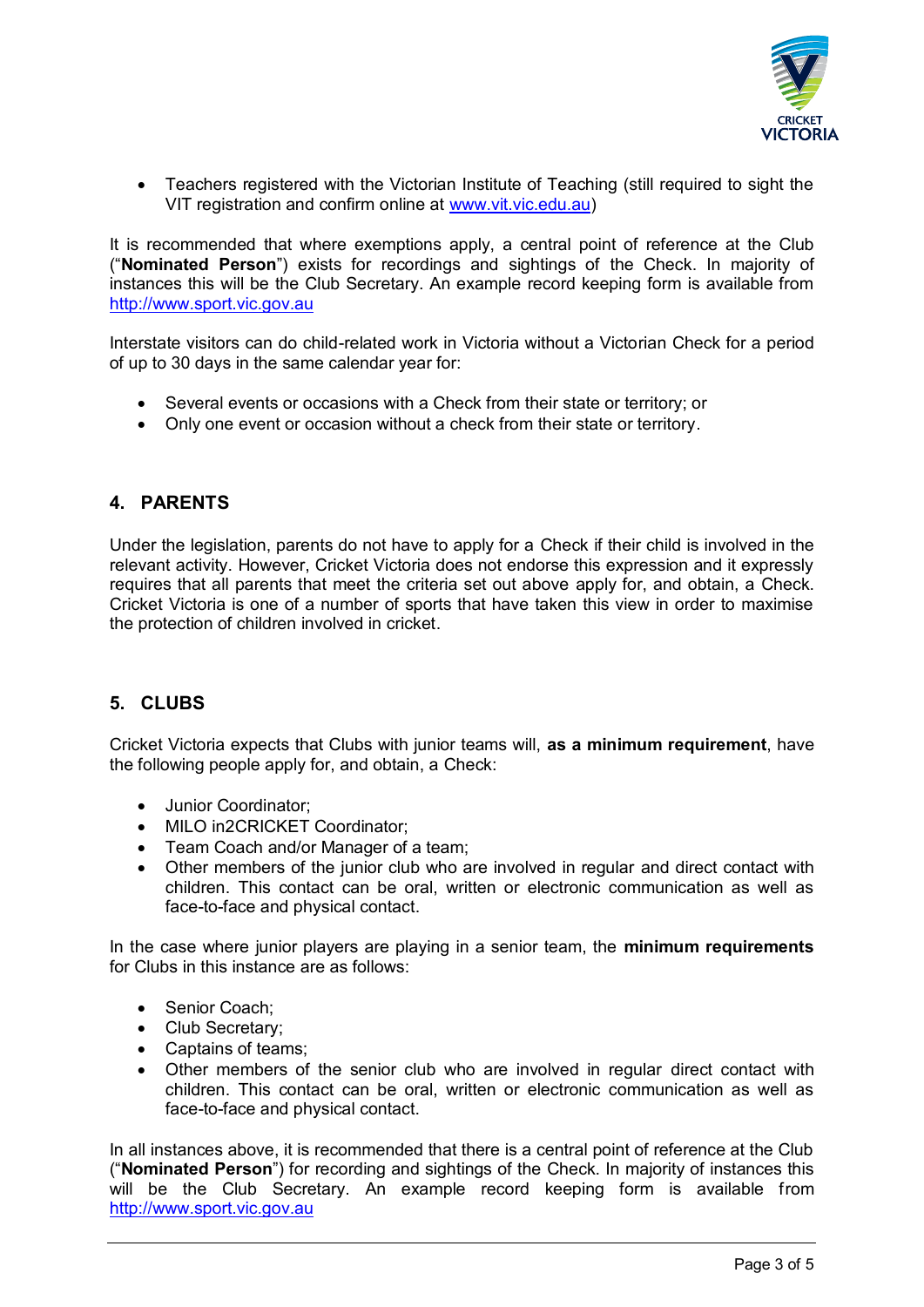

## **6. ASSOCIATIONS**

Cricket Victoria expects that Associations will, as a minimum requirement, have the following people apply for, and obtain, a Check:

- Association representative team Coaches and/or Managers that have players under the age of eighteen participating;
- Other members of the Association who are involved in regular direct contact with children. This contact can be oral, written or electronic communication as well as face-to-face and physical contact.
- Associations should also maintain a register, provided by each Club affiliated to that Association, of the people within the Association who have been approved under the legislation. It would not be necessary for the Association to sight actual check documents.

### **7. UMPIRES**

Cricket Victoria expects that all Umpires, who are officially appointed to officiate in sanctioned matches in Victoria, apply for and obtain a Check.

Associations should maintain a register of all Umpires within the Association who have been approved under the legislation.

### **8. INTERIM NEGATIVE NOTICES**

In accordance with legislation, a person who receives an interim negative notice or is waiting for their application to be processed can still perform child related work until such time as a decision on their application is made. However, a Club or Association should have an internal process to follow if this situation arises. The following should apply if indeed this occurs:

• Until such time as a decision is made, the Club or Association should ensure that the Coach who has received an interim negative notice (or is waiting for their application to clear) is directly supervised by someone who holds a WWCC. This should continue until a decision on the Coach is made via the Department of Justice (e.g. they obtain a WWCC).

It is extremely important to maintain confidentiality and discretion when approaching this situation. Meeting with the Coach to explain that they will be supervised during this interim period is recommended, as the Coach can challenge the interim negative notice received from the Department of Justice.

If the person in question and Club agree, the person can be moved outside of their role with children (e.g. to a senior coaching role where no children are involved). However this must be agreed to as the legislation stipulates that an organisation cannot refuse to allow a person to continue in their role if no final decision has been made by the Department of Justice.

If a final decision is made and the person does not pass the WWCC, then the person in question "…*cannot apply for, or engage in child related work, regardless of whether that work*